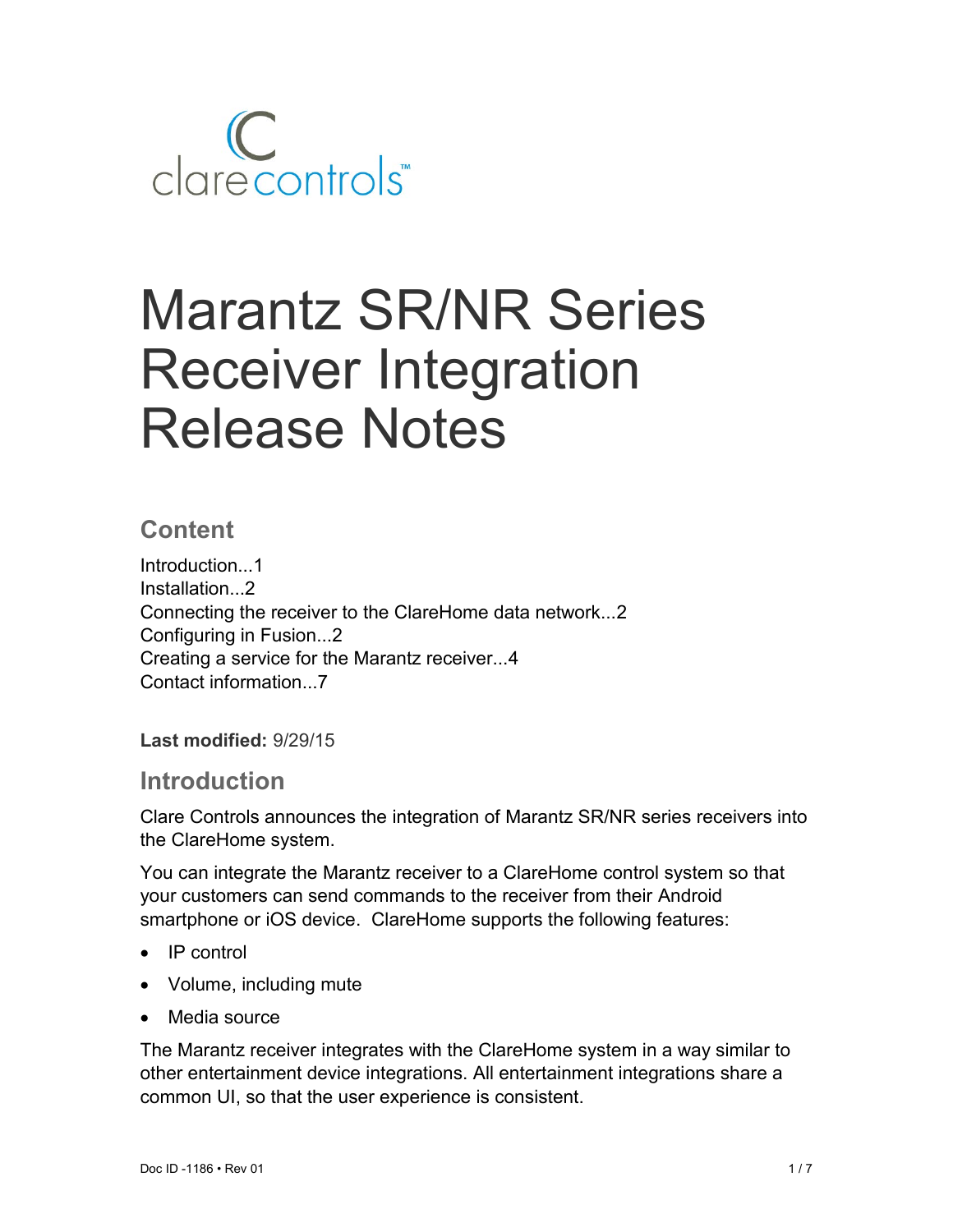# **Installation**

A qualified installation technician should install the Marantz Receiver. Refer to the installation instructions that came with your Marantz equipment.

**Note:** You must set a static IP address for your receiver.

# **Connecting the receiver to the ClareHome data network**

After installing the Marantz receiver, connect it to the ClareHome data network.

**To connect the Marantz receiver to the ClareHome data network with an IP connection:** 

- 1. Attach one end of an Ethernet cable (not included) to the LAN port on the back of the receiver. See Figure 1.
- 2. Attach the other end of the cable to a router on your ClareHome data network.

#### **Figure 1: Connecting to the ClareHome data network via IP**



# **Configuring in Fusion**

Once you have installed your Marantz SR/NR series receiver, you must add and configure it in Fusion. Follow the steps below to configure your Marantz receiver in Fusion.

#### **To add a Marantz receiver in Fusion:**

1. Click the **Devices** tab, and then click the **New Devic**e button **the** to display the Select Template dialog.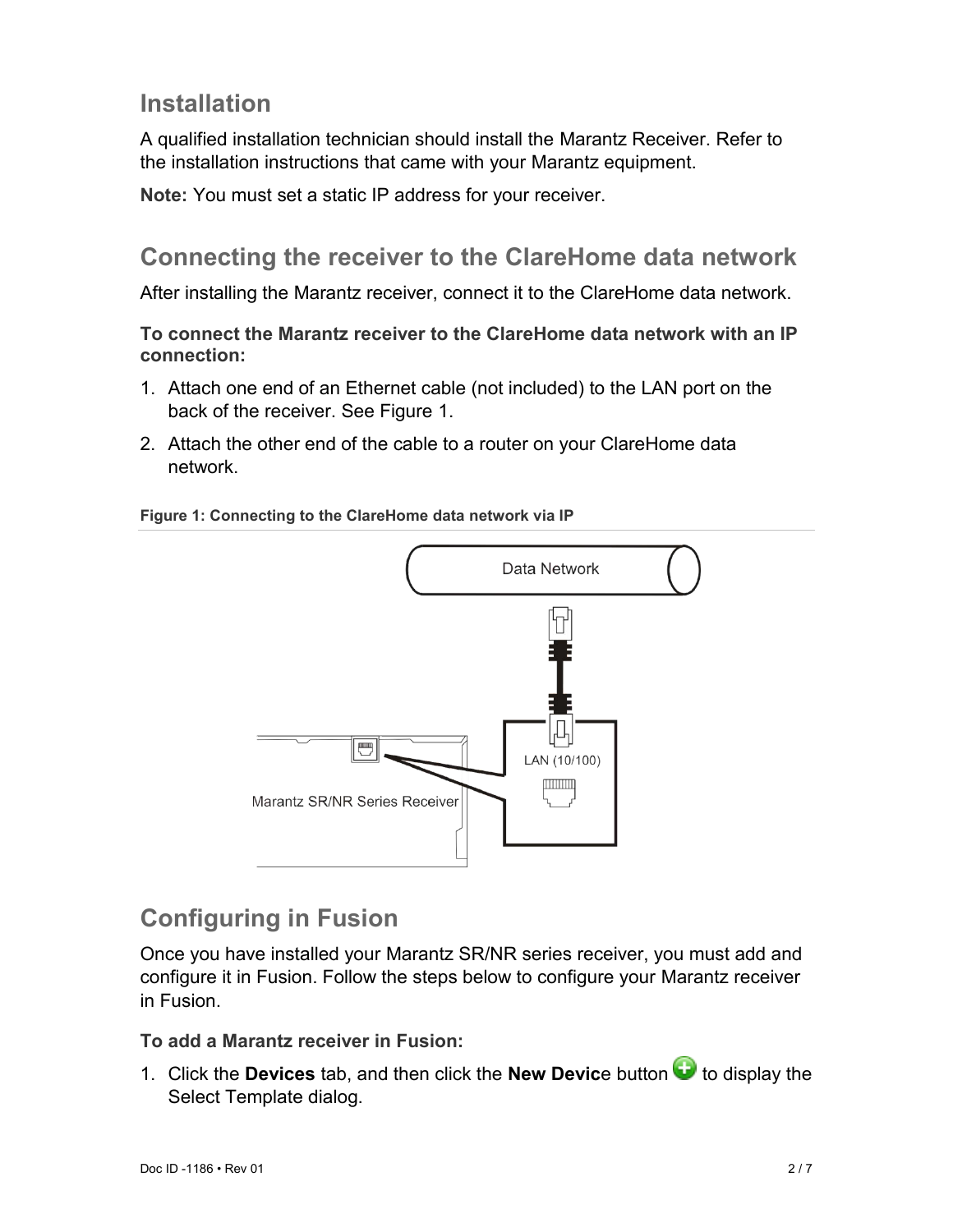

**Note:** Select the Marantz Receivers – SR/NR Series – All Zone 2011 & Up (IP) template to use 2 zones.

2. Expand the Entertainment IP Devices drop-down, and then browse to **Marantz Receivers – SR/NR Series – 2011 & UP (IP)**.

**Entertainment IP Devices** > **Receiver** > **Marantz Receivers – SR/NR Series – 2011 & UP (IP)**

3. Click **OK**.

The **Details** tab displays.

|                        | Marantz Receivers - SR/NR Series - 2011 & Up (IP) (device) &                              | $\blacksquare$              |
|------------------------|-------------------------------------------------------------------------------------------|-----------------------------|
|                        |                                                                                           | HKS<br>$\overline{\bullet}$ |
| Details Configure Test |                                                                                           |                             |
| Icon: 20               |                                                                                           |                             |
| Name:                  | Marantz Receivers - SR/NR Series - 2011 & Up (IP) (device)                                |                             |
| Manufacturer:          | Marantz                                                                                   |                             |
| Model Number:          | SR/NR Series                                                                              |                             |
|                        | Master Template: Marantz Receivers - SR/NR Series - 2011 & Up (IP) Change Device Template |                             |
|                        | Types: Receiver                                                                           |                             |
| Notes:                 | *IP Protocol<br>$*$ Port 23<br>*2-Way IP Control                                          |                             |
| Version:               | 2.0.0                                                                                     |                             |
| <b>Last Modified</b>   | 2015/09/08 14:38                                                                          |                             |

4. Enter a name and notes for the device and then click the **Configure** tab.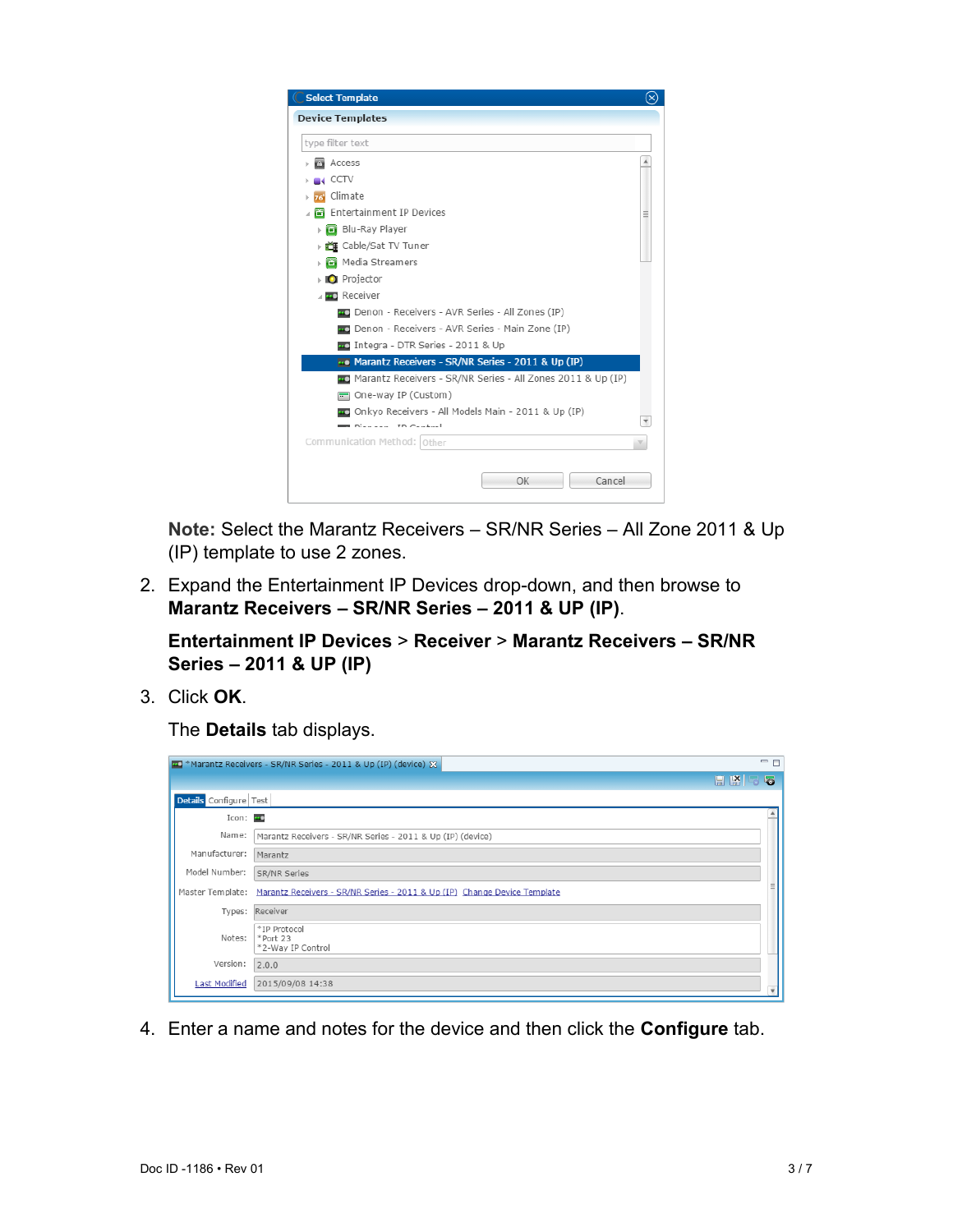| Marantz Receivers - SR/NR Series - 2011 & Up (IP) (device) & |              |           | 一日                                                                       |
|--------------------------------------------------------------|--------------|-----------|--------------------------------------------------------------------------|
|                                                              |              |           | <b>HKFS</b>                                                              |
| Details Configure Test                                       |              |           |                                                                          |
| <b>Configuration Properties</b>                              |              |           | $\sqrt{a}$                                                               |
| Name<br>⊿ General                                            | Value        | Mandatory | Description                                                              |
| <b>Network Address</b>                                       | 10.100.30.10 | no        | This is a device configuration property used by ALL HDM adapters that ne |
| Network Port                                                 | 23           | no        | This is a device configuration property used by ALL HDM adapters that ne |
| Media Source<br>b.                                           |              |           |                                                                          |
| Surround Mode                                                |              |           |                                                                          |
|                                                              |              |           |                                                                          |
|                                                              |              |           |                                                                          |
|                                                              |              |           |                                                                          |
|                                                              |              |           |                                                                          |
|                                                              |              |           |                                                                          |
|                                                              |              |           |                                                                          |

- 5. Enter the receiver's network IP address in the **Network Address** field, and then verify that the Network Port is set to 23.
- 6. Click the **Save** button ...

## **Creating a service for the Marantz receiver**

Once you have installed and configured the receiver in Fusion, create an entertainment service.

**To create an entertainment service for the receiver:** 

1. Click the **Service** tab, and then click the **New Service** icon  $\bullet$ .

The New Service Instance dialog displays.

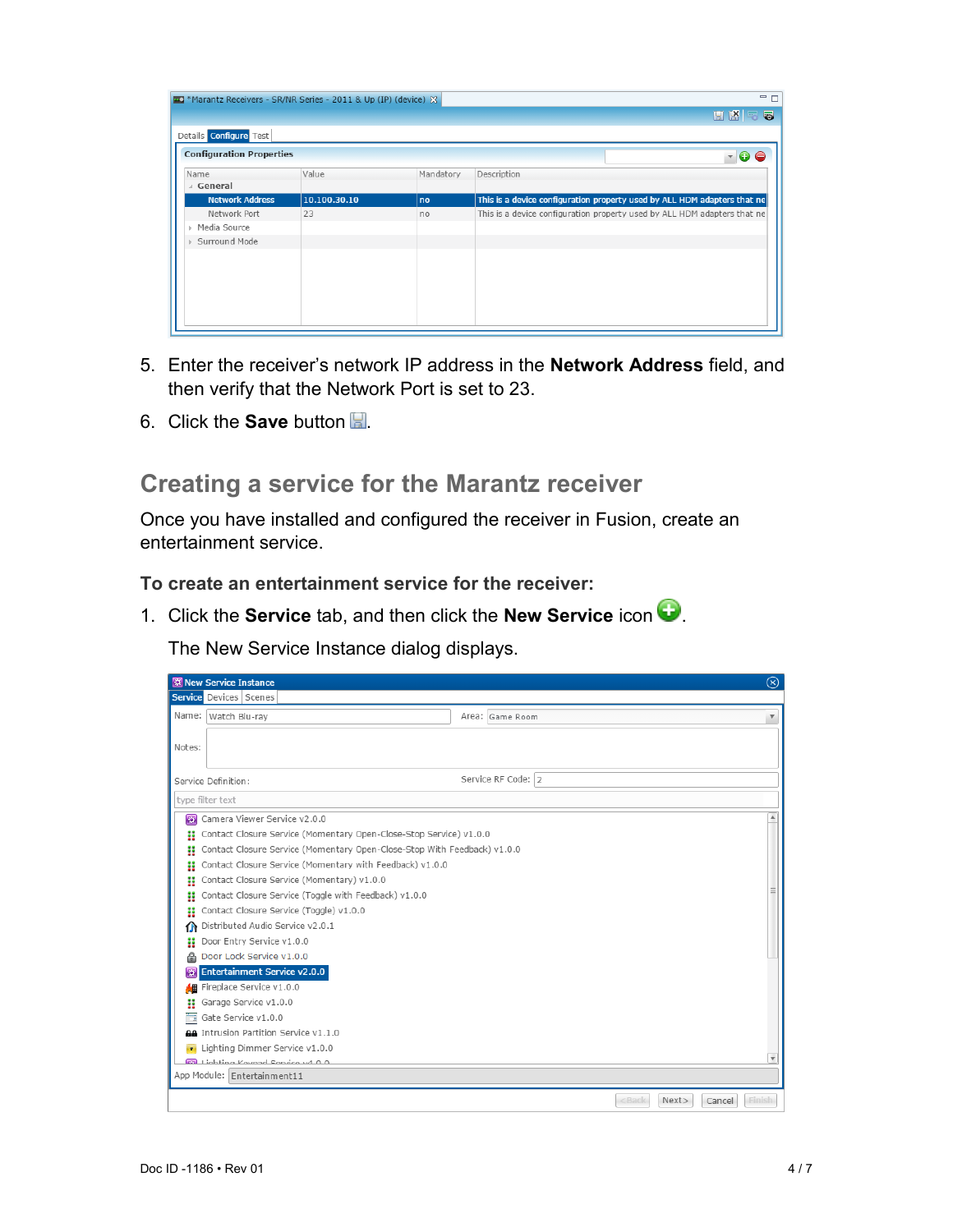- 2. Enter the name of the service in the **Name** field, select the area, and then click **Entertainment Service**.
- 3. Click **Next** to display the **Devices** tab.

| $\circledR$<br><b>RE</b> New Service Instance        |                                    |                                                                                 |     |  |  |
|------------------------------------------------------|------------------------------------|---------------------------------------------------------------------------------|-----|--|--|
| Service Devices Scenes                               |                                    |                                                                                 |     |  |  |
| Compatible<br>$\bigcirc$ Selected (3) $\bigcirc$ All | Reg. △ Control Point               | Value                                                                           | Use |  |  |
| ₩.                                                   | Volume Device                      | Marantz Receivers - SR/NR Series - 2011 & Up (II                                |     |  |  |
| type filter text                                     | Audio On/Off                       | Marantz Receivers - SR/NR Series - 2011 & Up (II                                |     |  |  |
| Game Room                                            | Display Aspect Control             | Sony 4K Projector - VPLVW-1000ES - 2014 (IP) (                                  |     |  |  |
| Arcam - BDP Series (device)                          | Display On/Off                     | Marantz Receivers - SR/NR Series - 2011 & Up (II                                |     |  |  |
| Clare Controls - CS-BR-1 - Audio B                   | Source Aspect Control              | Sony 4K Projector - VPLVW-1000ES - 2014 (IP) (                                  |     |  |  |
| $\blacksquare$ Group 2                               | Source Aux Commands                | Sony 4K Projector - VPLVW-1000ES - 2014 (IP) (                                  |     |  |  |
| Marantz Receivers - SR/NR Series<br>- 0              | Source Digit Keypad Buttons        | Sony 4K Projector - VPLVW-1000ES - 2014 (IP) (                                  |     |  |  |
| Sony 4K Projector - VPLVW-1000E                      | <b>Source Function Key Buttons</b> | Sony - Blu-Ray - 2013 & Up Models (IP) (device)                                 |     |  |  |
| Sony - All Models (device)                           |                                    | Source Menu Navigation Buttons Marantz Receivers - SR/NR Series - 2011 & Up (II |     |  |  |
| Sony - Blu-Ray - 2013 & Up Mode                      | Source On/Off                      | Marantz Receivers - SR/NR Series - 2011 & Up (II                                |     |  |  |
| Sony Receiver - STR Series - 2014                    | Source Playback Buttons            | Sony - Blu-Ray - 2013 & Up Models (IP) (device)                                 |     |  |  |
| Master Bedroom                                       | Source Playlist Buttons            | Sony - Blu-Ray - 2013 & Up Models (IP) (device)                                 |     |  |  |
| Display Room                                         |                                    |                                                                                 |     |  |  |
| .anai                                                |                                    |                                                                                 |     |  |  |
| Garage                                               |                                    |                                                                                 |     |  |  |
| Wine Cellar                                          |                                    |                                                                                 |     |  |  |
| Unassigned Devices                                   |                                    |                                                                                 |     |  |  |
|                                                      |                                    |                                                                                 |     |  |  |
|                                                      |                                    |                                                                                 |     |  |  |
|                                                      |                                    |                                                                                 |     |  |  |
|                                                      |                                    |                                                                                 |     |  |  |
|                                                      |                                    |                                                                                 |     |  |  |
|                                                      |                                    |                                                                                 |     |  |  |
| HL.<br>Þ.                                            |                                    |                                                                                 |     |  |  |
| Finish<br>$<$ Back<br>Next><br>Cancel                |                                    |                                                                                 |     |  |  |
|                                                      |                                    |                                                                                 |     |  |  |

- 3. In the left panel, select the devices you want to use in the service.
- 4. In the right panel, set the values for each control point by clicking the **Value** field to view the drop-down menu, and then selecting the device.
- 5. Click **Next** to display the **Scenes** tab.

| Edit Service Instance   |          |           | $\circledcirc$            |
|-------------------------|----------|-----------|---------------------------|
| Service Devices Scenes  |          |           |                           |
| <b>v</b> Start Sequence |          |           |                           |
| Uses Scene:             |          |           | Y                         |
| Create new Scene:       |          |           |                           |
| Device                  | Function | Operation | Delay (sec)               |
|                         |          |           |                           |
| ▼ Stop Sequence         |          |           |                           |
| Uses Scene:             |          |           |                           |
| Create new Scene:       |          |           | Œ                         |
| Device                  | Function | Operation | Delay (sec)               |
|                         |          |           |                           |
|                         |          |           |                           |
|                         |          | $<$ Back  | Next><br>Finish<br>Cancel |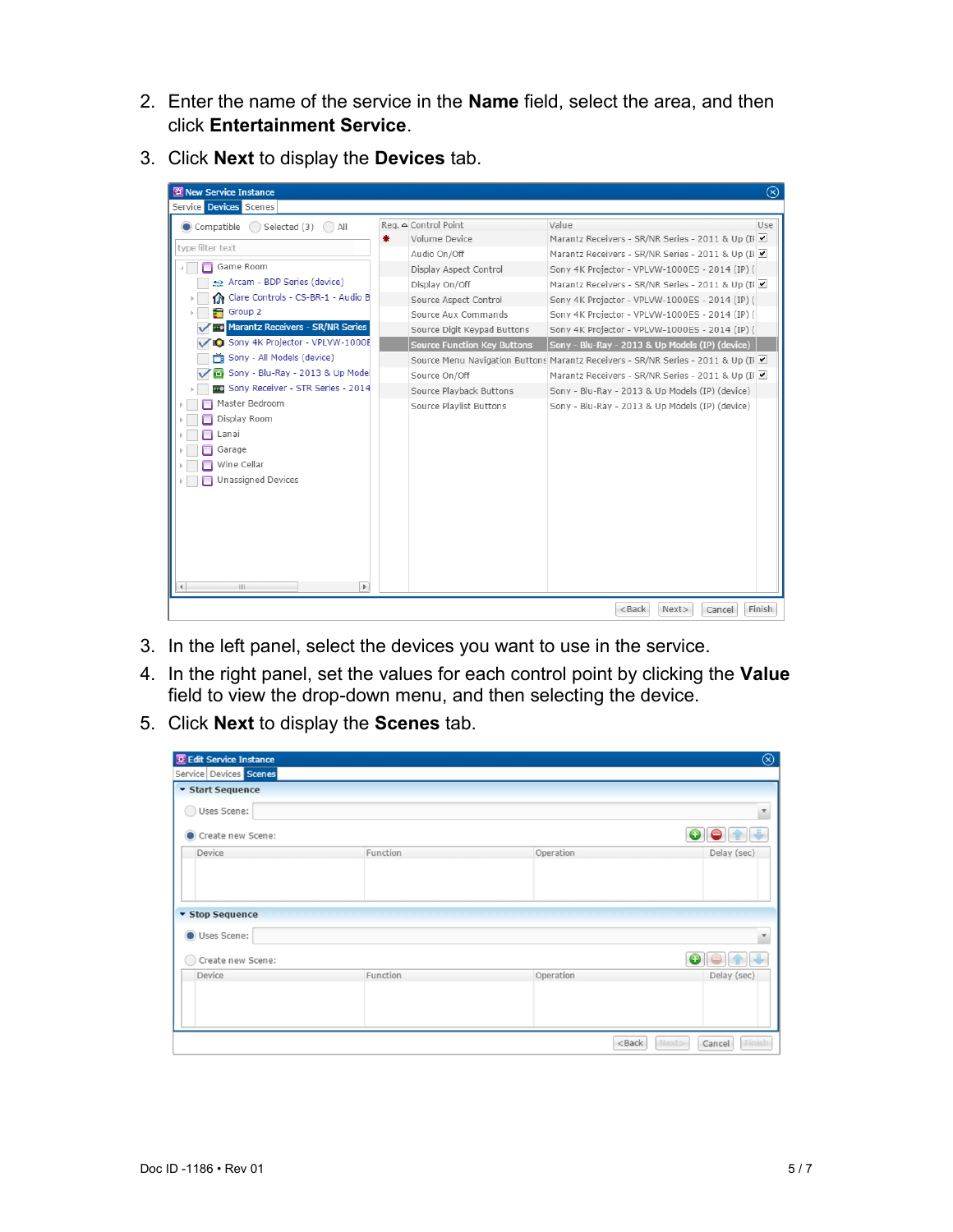**To configure the scene:** 

1. In the **Start Sequence** field, select **Create new Scene**, and then click the **New Device Operation** button

| <b>豆 Edit Service Instance</b> |          |           | (x)                         |
|--------------------------------|----------|-----------|-----------------------------|
| Service Devices Scenes         |          |           |                             |
| Start Sequence                 |          |           |                             |
| Uses Scene:                    |          |           | <b>New Device Operation</b> |
| Create new Scene:              |          |           |                             |
| Device                         | Function | Operation | Delay (ser                  |

- 2. Configure the **Device**, **Function**, and **Operation** drop-down menus with the following values.
	- **Device**: Marantz Receiver SR/NR Series 2011
	- **Function**: Media Source (or other desired action)
	- **Operation**: Source Blu-ray

| <b>RE</b> New Service Instance                       |          |                     | $(\mathsf{x})$ |
|------------------------------------------------------|----------|---------------------|----------------|
| Service Devices Scenes                               |          |                     |                |
| ▼ Start Sequence                                     |          |                     |                |
| Uses Scene:                                          |          |                     | v              |
| Create new Scene:                                    |          |                     |                |
| Device                                               | Function | Operation           | Delay (sec)    |
| Marantz Receivers - SR/NR Series - 2011 Media Source |          | Source = $Blu$ -ray | 0.00           |

3. Repeat steps 1 and 2 for each device being used in the scene.

**Note:** A device can have more than one action. You can have the receiver turn on, and then have the receiver switch sources 5 seconds later.

4. Go to the **Stop Sequence** field, select **Create new Scene**, and then click the **New Device Operation** button

| <b>R</b> Edit Service Instance<br>Service Devices Scenes |          |                                                           | $^{\circledR}$              |
|----------------------------------------------------------|----------|-----------------------------------------------------------|-----------------------------|
| <b>Start Sequence</b>                                    |          |                                                           |                             |
| Stop Sequence                                            |          |                                                           |                             |
| Uses Scene:                                              |          |                                                           | <b>New Device Operation</b> |
| Create new Scene:                                        |          |                                                           |                             |
| Device                                                   | Function | Operation                                                 | Delay (sec)                 |
|                                                          |          |                                                           |                             |
|                                                          |          |                                                           |                             |
|                                                          |          | <back< td=""><td>Next»<br/>Finish<br/>Cancel</td></back<> | Next»<br>Finish<br>Cancel   |